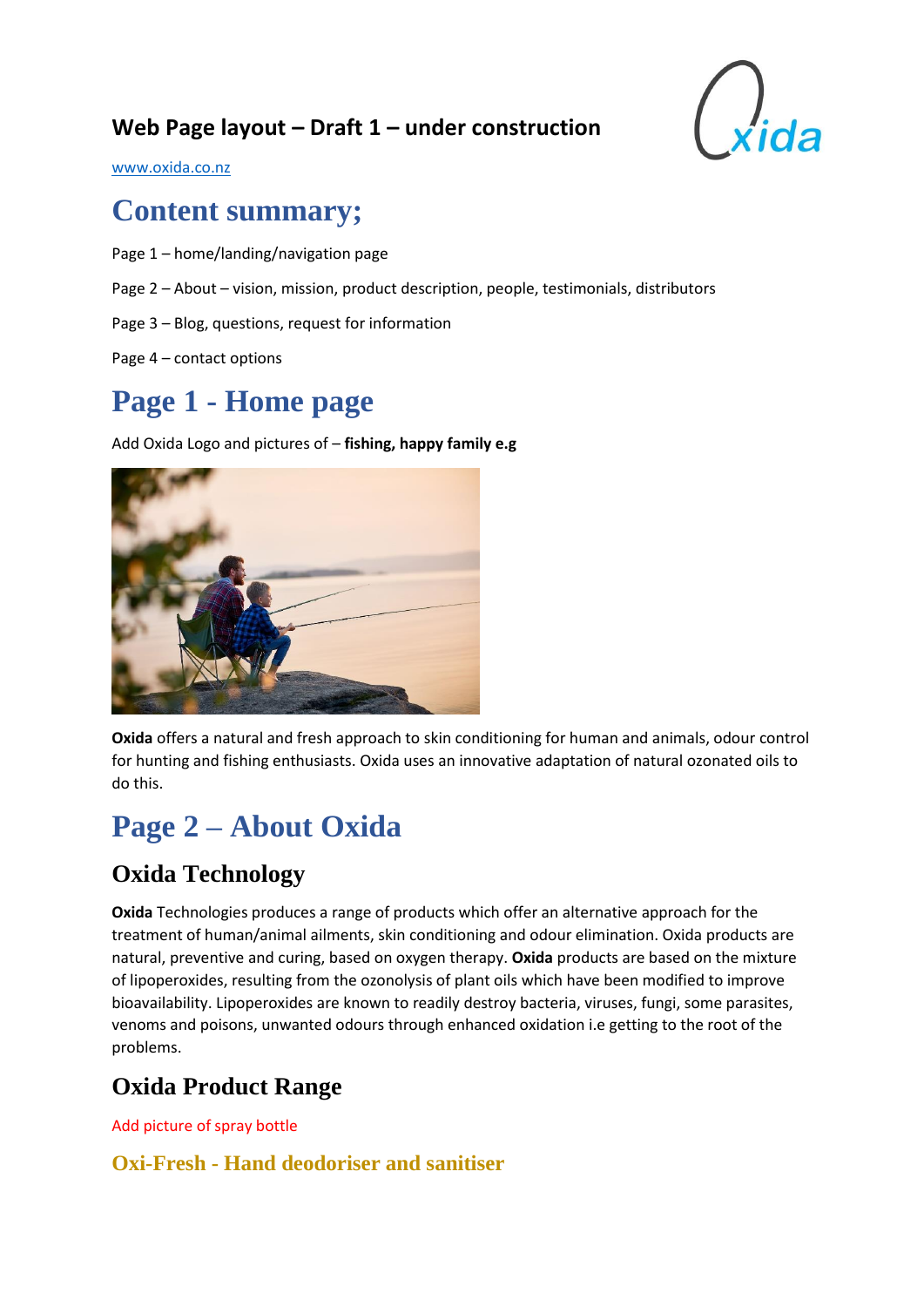**Oxi-Fresh** is deodoriser and skin moisturiser. Oxi-Fresh is based on natural ozone-treated and hydrated plant oils with lipoperoxides as an active ingredient. When applied to skin, the peroxide selectively eliminates undesirable smells (from fish, fish bait, meat, decaying organic matter, etc), whereas the lipid base of the product acts as a moisturiser and protector from elements, with a mild soothing effect. **Oxi-Fresh** may also reduce inflammation due to its bacteriocidal, fungicidal and virucidal properties.

#### **Oxi-Balm**

#### Add picture of balm jar

**Oxi-Balm** is skin conditioner, based on natural ozone-treated and hydrated plant oils…Pierre, ADR add more../…..

### **The Oxida Team**

**Dr Alexander Rodionov** (PhD Chemist and MSc Chemical and Environmental Engineering) – founder of the OXIDA Technologies, has extensive experience in animal and human nutrition, water and wastewater treatment. Alexander has pioneered the concept of Oxida and the ongoing development of exciting products.

**Pierre de Villiers (ex DeLaval scientist)** BSc (Agric) Agricultural Animal Science, University of Pretoria – 1991 › Binst Agraricus University of Pretoria – 1985 › NZARN – NZ Association of Ruminant Nutritionists. Pierre is an experienced animal scientist with comprehensive international experience in dairy management, dairy nutrition, product management, animal welfare..

**Alan Petersen** ex farmer (sheep, cattle and dairying 15yrs), has on-farm experience with animal health and well-being. Since leaving the dairy sector involved with many entrepreneurial businesses.

**John Sternberg** BSc Civil Engineering**,** MSc Water and Wastewater, MBA – 30 years engineering and business experience including dairy effluent treatment.

The team comprises a mix of diverse skills and experience, people sharing the same passion for natural remedies for humans and animals and a common goal to succeed in this space.

### **Stockists and distributors**

Stockists – Fishing and Hunting

Distributors – New Zealand Ozone – refer contacts information

### **Testimonials**

I have been using **Oxi-Fresh** for the past few weeks and found that it eliminates odours from fish and fish bait effectively. In addition, my hands and forearms get itchy from the fish juices, **Oxi-Fresh** seems to have taken care of that, also a great product on cuts and sores. I have found **Oxi-Fresh** a great product to use for odour elimination, eczema and dry skin. Mark Manson – Fisherman (Surf casting)